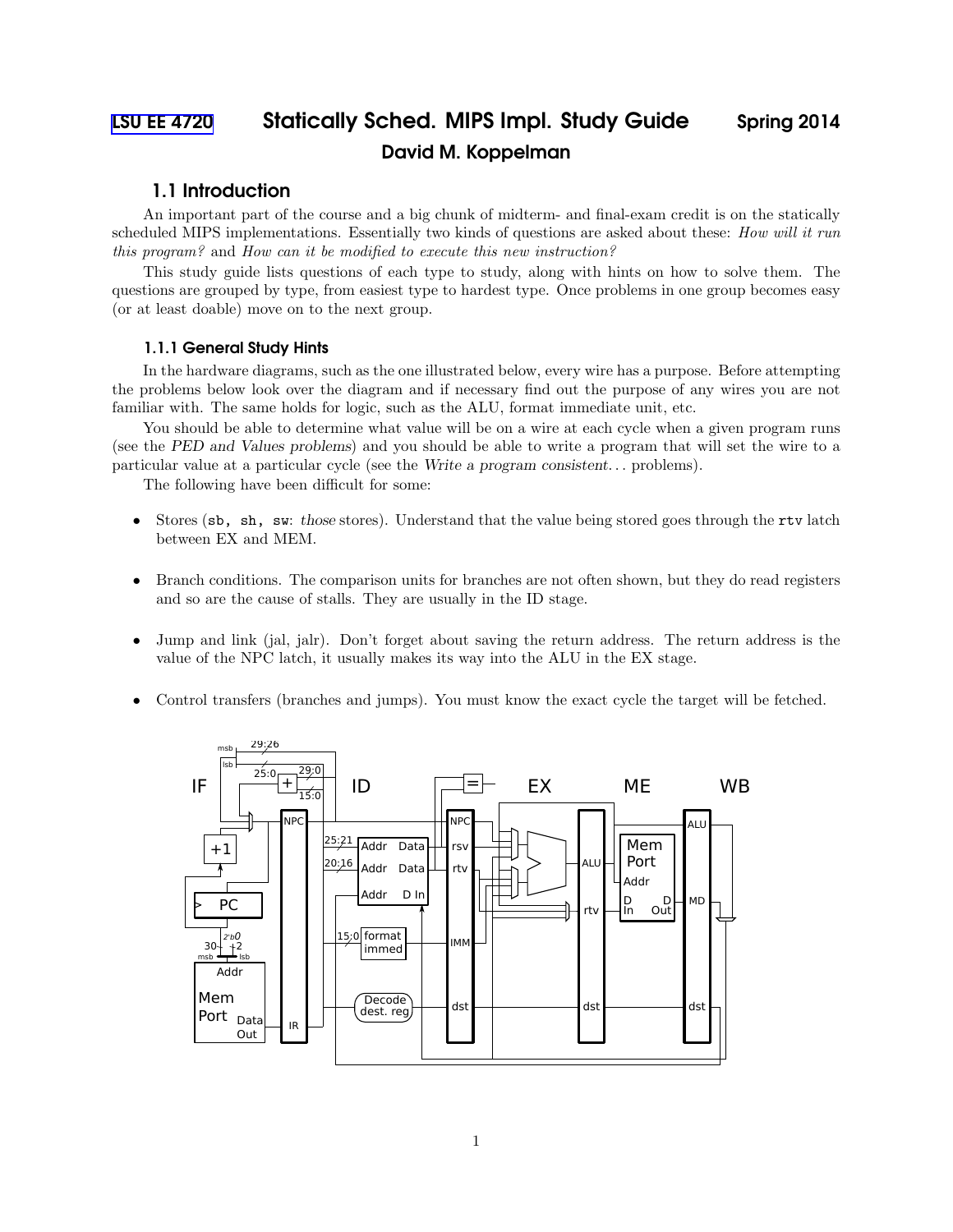## 1.2 Common Mistakes

Multiple drivers to a wire. (For example, connecting the outputs of two AND gates together.) Using an AND gate to compute integer equality.

Confusing memory access and register access.

Getting a value from the wrong stage or the right stage but the wrong time.

# 1.3 Problems, By Type

Problem types are described below in order of increasing difficulty. The difficulty is shown in the title.

#### 1.3.1 Easy: PED and CPI

Given a program and hardware, show a pipeline execution diagram (PED). In some variations, determine the CPI for a large number of iterations. Most PED credit will be given for inserting the correct stalls and fetching the CTI targets at the right cycle. The PED problems are usually easy, the CPI questions can get tricky.

- Be sure to check the program for dependencies.
- For each dependency determine whether a stall is necessary. (Start by drawing a PED without a stall, then check to see if the value can pass from the instruction writing the register to the instruction reading it. If not, insert stalls.)
- For CPI, be sure to correctly identify when iterations start (on the IF of the first instruction) and use a repeating pattern of iterations for determining the cycle count.

Basic problems: Fall 1999 Homework 2 Problem 3, Spring 2002 Homework 2 Problem 2, Spring 2004 Final Exam Problem 2(a)

A more difficult problem of this type: Fall 2000 Midterm Problem 3

#### 1.3.2 Easy and medium: PED and Values

Given a program and hardware, show the values that will be present on selected wires at the indicated cycles (either specified in a table or labeled on the diagram). This is a more detailed version of the PED problem.

Basic Problems: Fall 2005 Homework 4 Problem 1 (for branches), Spring 1999 Homework 3 Problem 2, Fall 1999 Homework 2 Problem 2, Spring 2000 Homework 2 Problem 1, Fall 2005 Final Exam Problem 2 (includes some non-statically scheduled parts).

More Challenging: Fall 2005 Final Exam Problem 1 (hardware uses a loop-count register, something not usually shown).

#### 1.3.3 Easy: Add Bypass and Other Paths

Add bypass and other connections so the program executes as shown. In most of these problems a PED is shown that could not have executed on the illustrated hardware because the hardware lacks certain bypass and other connections. The problem is to add exactly the paths that are needed. ("Exactly" means points will be deducted [sorry] for adding bypass paths that are not needed.)

Problems:

Spring 2002 Homework 2 Problem 3, Fall 2005 Homework 4 Problem 2 (for branches), Spring 2000 Homework 2 Problem 2, Fall 2000 Midterm Problem 1, Fall 2001 Midterm Problem 1, Fall 2001 Final Exam 4e, Fall 2000 Homework 3 Problem 3, Spring 2004 Final Exam Problem 2(b)